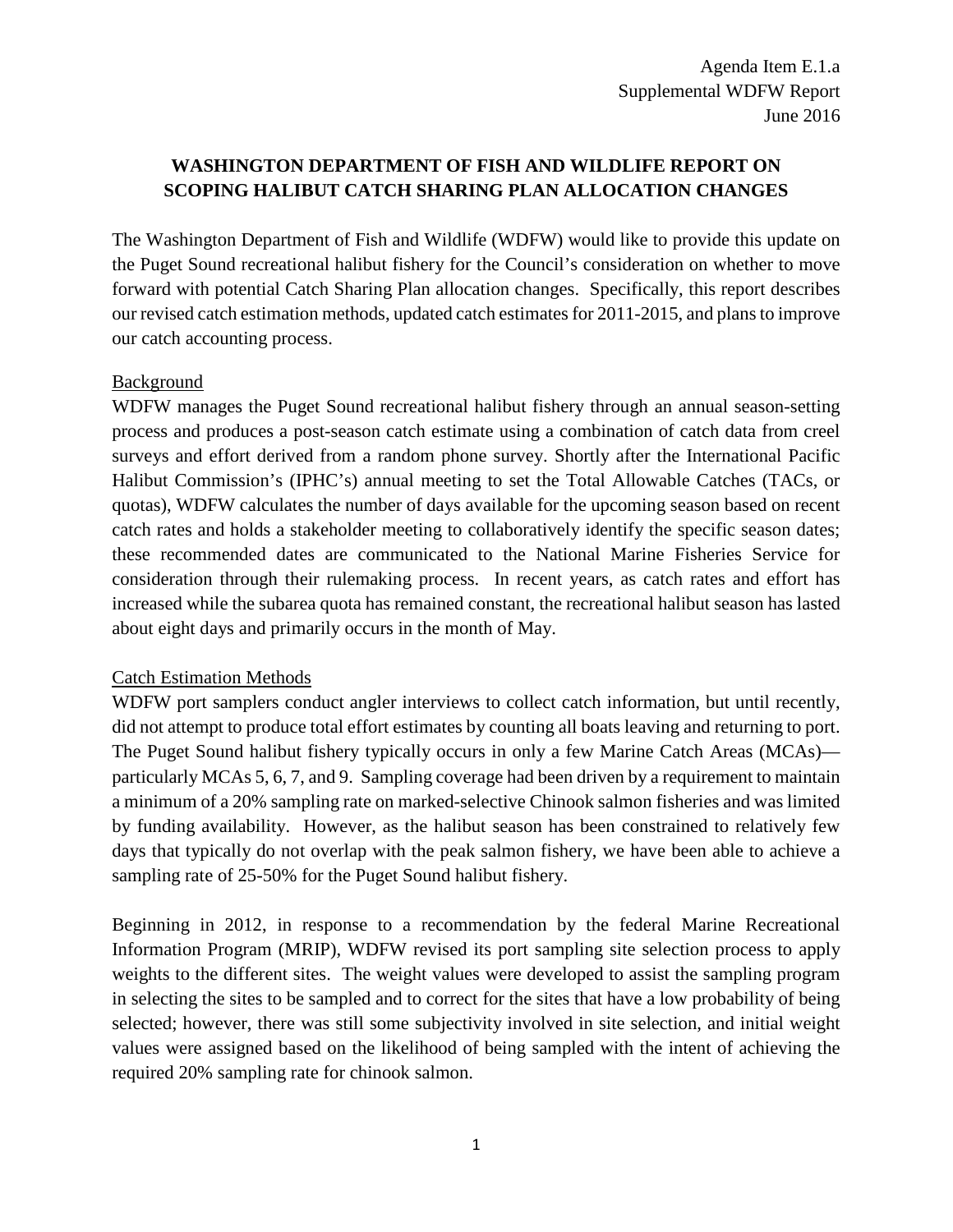Through a fairly lengthy process, WDFW reviewed its site weighting procedures with MRIP representatives and, collectively, determined that the weighting method being employed was not appropriate. As an interim measure, it was decided that using the unweighted halibut estimates would be a suitable alternative to using the past weights that were in error. As such, the final WDFW catch estimates for the Puget Sound recreational halibut fishery for 2011-2015 are in [Table](#page-1-0)  [1](#page-1-0), and represent the unweighted values.

| Catch (numbers)  | 2011   | 2012   | 2013   | 2014    | 2015   |
|------------------|--------|--------|--------|---------|--------|
| MCA <sub>5</sub> | 870    | 2,700  | 1,184  | 1,673   | 1,666  |
| MCAs 6-10        | 1,149  | 2,720  | 5,121  | 4,569   | 3,625  |
| Total            | 2,019  | 5,420  | 6,305  | 6,242   | 5,291  |
|                  |        |        |        |         |        |
| Avg Weight (lbs) | 22.71  | 15.73  | 14.9   | 17.07   | 18.07  |
|                  |        |        |        |         |        |
| Catch (lbs)      | 2011   | 2012   | 2013   | 2014    | 2015   |
| MCA <sub>5</sub> | 19,760 | 42,467 | 17,643 | 28,558  | 30,099 |
| <b>MCAs 6-10</b> | 26,096 | 42,782 | 76,307 | 77,994  | 65,492 |
| Total            | 45,856 | 85,249 | 93,950 | 106,552 | 95,591 |

<span id="page-1-0"></span>**Table 1 WDFW final catch estimates for the Puget Sound recreational halibut fishery, 2011- 2015.**

For reference, the Puget Sound subarea quota was 58,155 lbs. in 2011 and 57,393 lbs. in 2012- 2015. Catches during this period were 21% under the quota in 2011 with overages occurring in the last four years ranging from 49% (in 2012) to 85% (in 2014). In an attempt to address these overages, WDFW has reduced the season length in subsequent years ([Figure 1](#page-2-0)); however, effort and catch has continued to increase, particularly as other fishing opportunities have been constrained.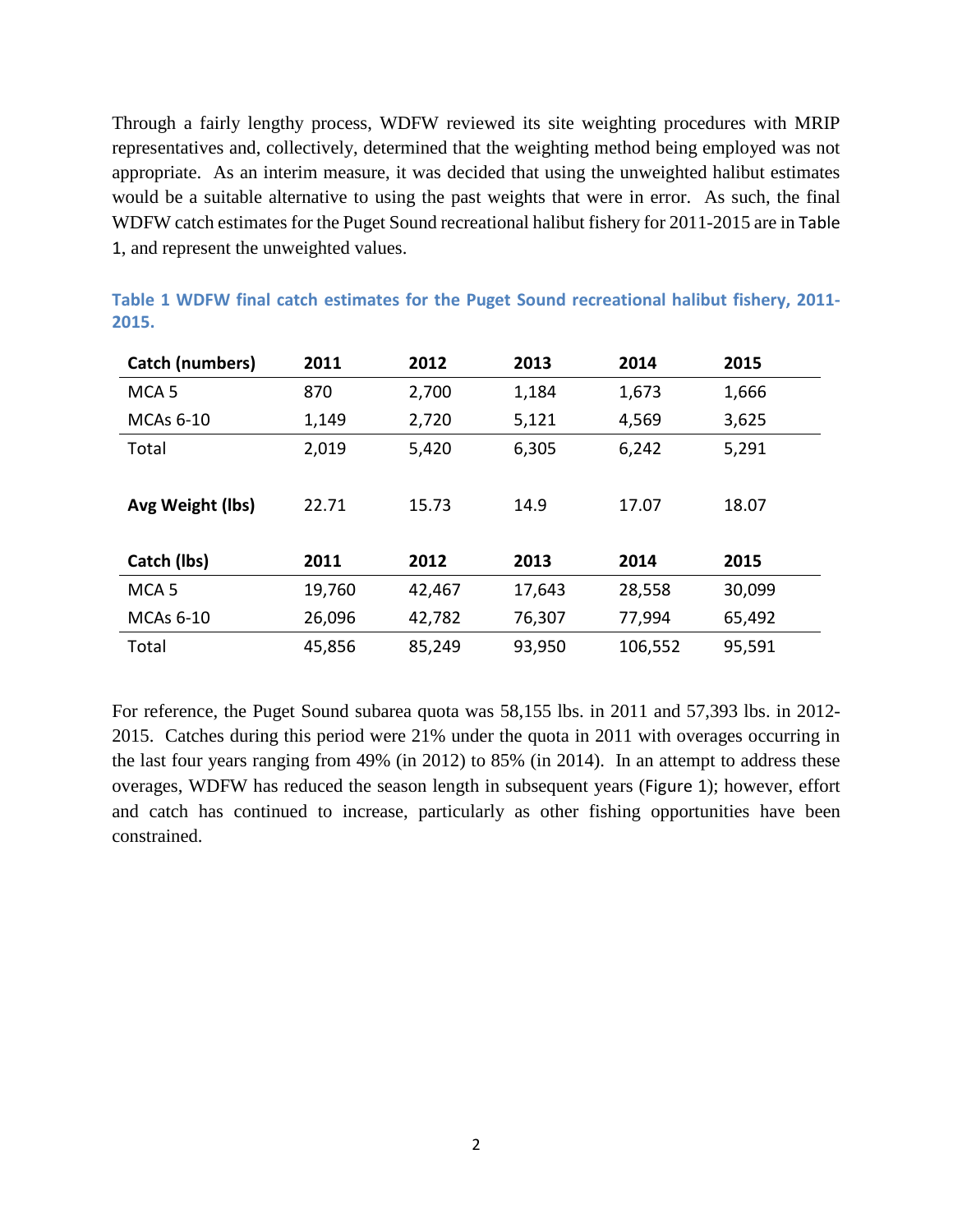

<span id="page-2-0"></span>**Figure 1: Comparison of the Puget Sound recreational halibut subareq quota, WDFW catch estimates, and corresponding season lengths, 2000-2015.**

#### Revised Catch Estimation Method

Beginning in 2016, WDFW plans to use a revised site weighting procedure for Puget Sound recreational fisheries, including halibut. The changes affect estimation of catch per unit of effort (CPUE)—specifically the selection of baseline sampling sites, data collection, and estimation of target species-MCA-specific CPUEs. The CPUE for a domain (i.e., a MCA-target species combination) is estimated from the proportion of catch and anglers observed in a site-day that came from a particular domain. Catch is expanded by the proportion of effort (angler trips) actually interviewed out of the total for the site-day. Total catch for a species from a site-day is expanded by the probability that a site is selected for that day while total effort will continue to be estimated from the phone survey. The intent of these revisions is to reduce the uncertainty in our catch estimates; however, the issue of catches substantially exceeding the subarea quota still needs to be addressed.

#### Future Plans for Catch Accounting

In 2015, WDFW received a grant to fund an "intensive sampling" project for the Puget Sound recreational halibut fishery, which allowed us to conduct boat exit counts in MCA 5 to independently calculate a CPUE, rather than relying on effort estimates from the phone survey. For 2016, we were able to expand this pilot project to include MCAs 6-10 using overflights to calculate boat counts. Later this fall, we will produce a report describing the project, the catch and effort results, and how those results compare to our catch estimates using the methods described above.

Based on our preliminary discussions about the expanded project in 2016, there is a strong possibility we could use this method to monitor subarea quota attainment inseason for 2017. As this would require dedicated funding within WDFW's budget for this purpose, we are still undergoing internal discussions on how to fund this activity for the long-term.